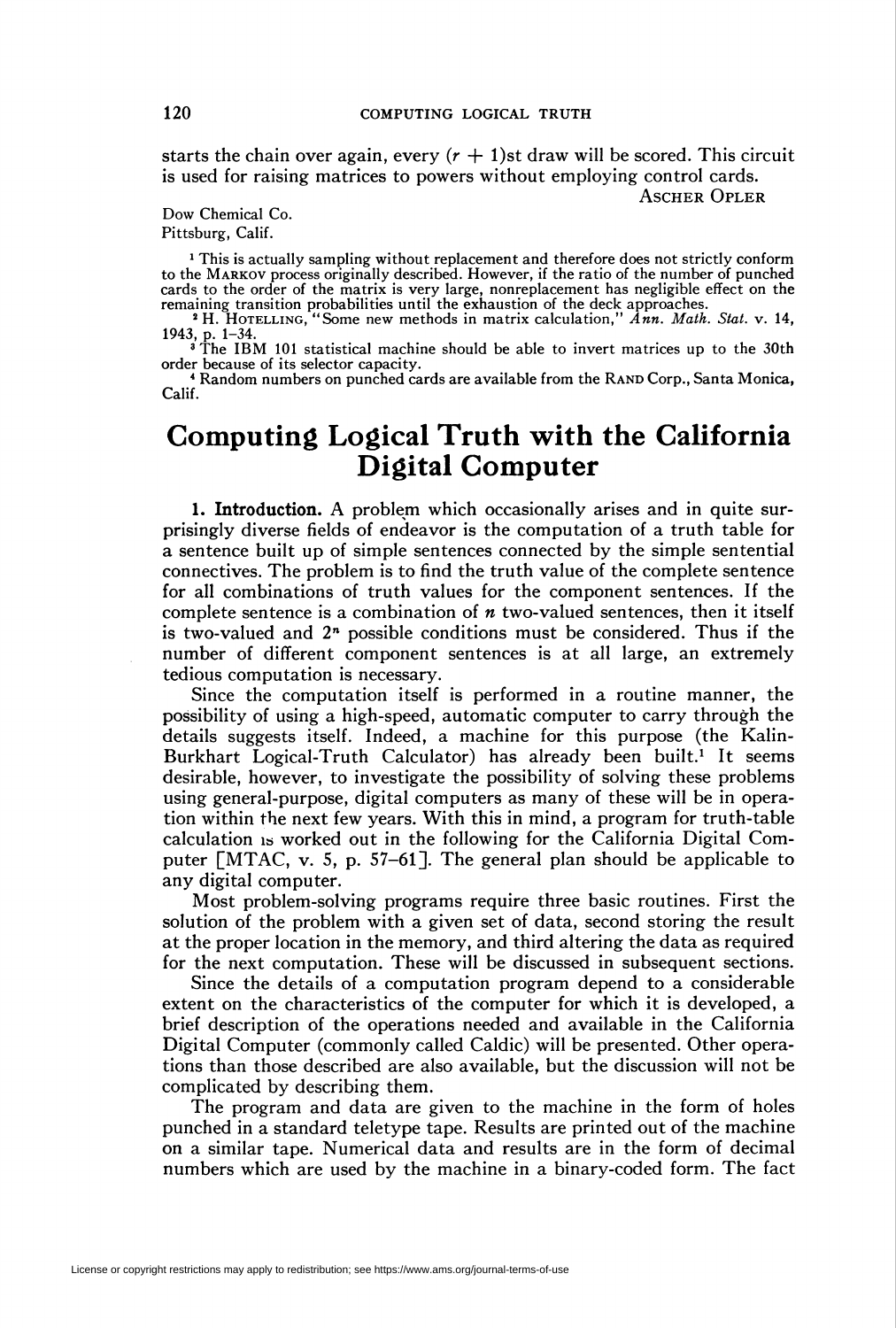that numbers available to the operator are decimal is of importance in programming problems. This is particularly true of problems of the sort considered here which are essentially binary in nature. The numbers contain ten decimal digits and algebraic sign.

Before computation starts, data and orders are all transferred from the tape to the internal memory of the machine. This transfer takes approximately 18 milliseconds per number. The internal memory is a magnetic drum with a capacity of 10000, ten digit numbers. Each memory position is identified by a four digit, decimal number. No differentiation is made between orders and numbers as far as the memory is concerned. The number stored in a memory box is not altered by any operation except that of putting another number in the box.

The first two digits in an order identify the operation to be performed. (The operator sees and uses them as letters, the machine as numbers.) The next four digits usually are the address of the operand in the memory. Exceptions will be discussed with the particular operations concerned. The final four digits are zeros.

The results of computations appear in the A register. It takes a special order to transfer them to the memory if this is necessary before another operation is to be performed.

The other register of interest is the order counter. The last entry on the input tape is a four digit number which is stored in the order counter and is the address of the first order. Thereafter as each order is completed the number in the order counter is increased by one to give the address of the next order. An exception is when a special order is used to change the number in the order counter.

The operations of interest are described in the following. The time for the operation should be understood to be the average time for a large number of random repetitions of the operation.

1. ad M. Average time 17.6 milliseconds. M is a four digit number. Add the number in the memory box M to the number in the A register. This operation takes proper account of the algebraic signs of the two numbers to be added. In case the operation causes the A register to overflow, the machine stops unless the next order is the cp order. (See below.) At the completion of the ad operation the sum stands in the A register but without the overflowing digit if such exists.

2. su M. Average time 17.6 milliseconds. Subtract the number in the memory box M from the number in the A register. At the end of the operation the difference stands in the A register. The remarks about sign and overflow under ad apply here also.

3. mh M. Average time 32.4 milliseconds. Multiply the number in memory box M by the number in the A register. This operation takes proper account of the algebraic sign of the two factors. It proceeds as if the decimal point is just to the left of each of the two factors. Therefore no overflow can occur.

4. tm M. Average time 17.3 milliseconds. Transfer the number in the A register to the memory box M. This operation leaves the A register clear.

5. si n. Average time 9.1 milliseconds, n is a four digit number with the first three digits always zero. Shift the number in the A register n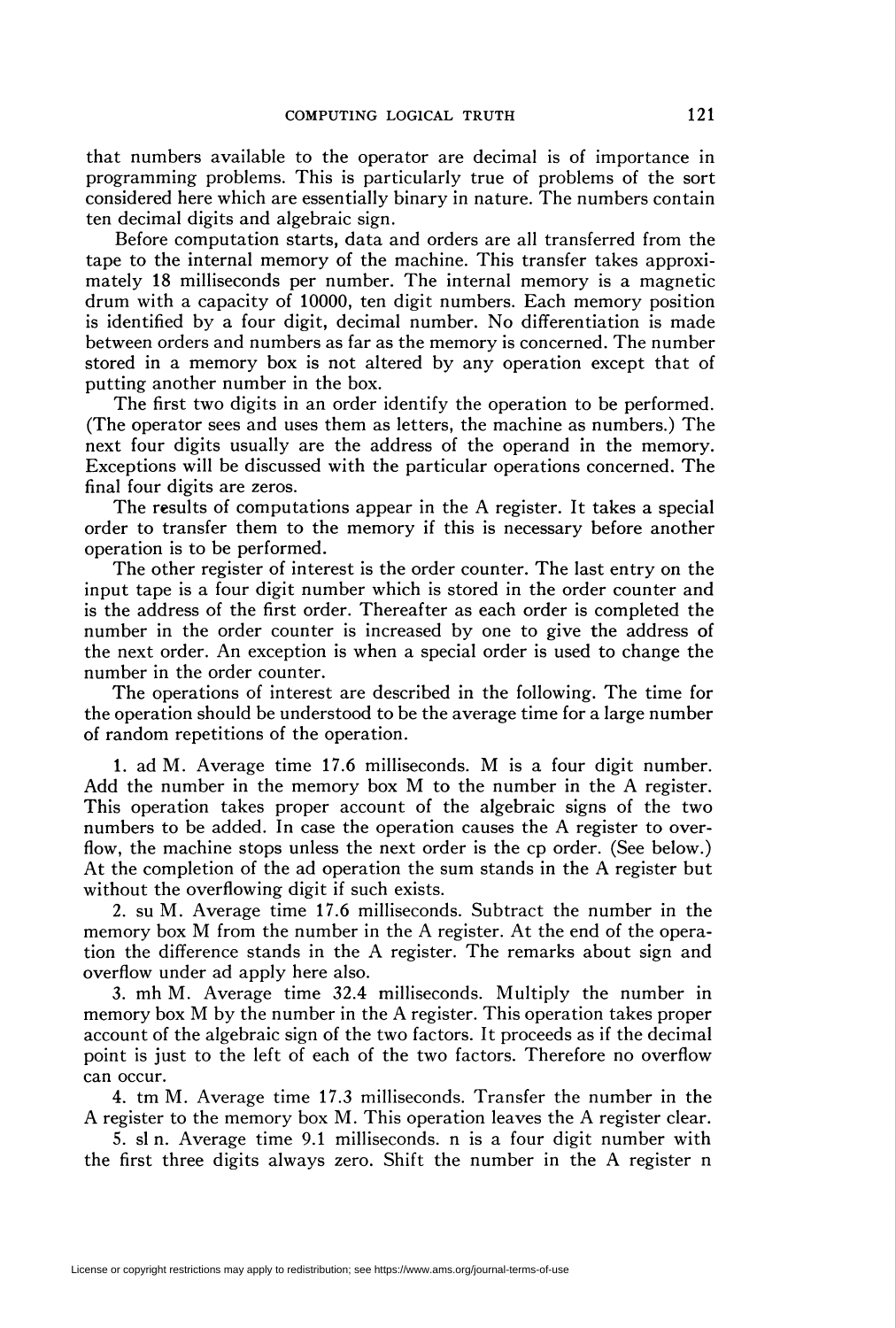columns to the left. The first n digits after the sign are lost and n zeros are added at the right.

6. sr n. Average time 8.8 milliseconds, n same as in the si operation. Shift the number in the A register n columns to the right. The n right hand digits are lost and n zeros are inserted after the sign.

7. cp n. Average time 8.8 milliseconds, n is any four digit number. If an overflow occurred during the preceding operation, replace the number in the order counter by n. Otherwise ignore this order.

8. sp n. Average time 8.8 milliseconds, n is any four digit number. Replace the number in the order counter by n.

9. ca M. Average time 17.5 milliseconds. Clear the address part of the order in the memory box M and add the remainder of the order to the number in the A register.

10. po M. Average time 1117.2 milliseconds. Print out the number in memory box M.

In general some of the above orders would also involve an additional register, the R register. However, in all the computations discussed in this paper the R register will hold nothing but zeros so may be ignored.

2. Problem Solution. In the following discussion marks used to distinguish a thing from its name will be omitted unless necessary to avoid ambiguities.

The operations on or between sentences to be considered are: negation, conjunction, disjunction, material implication, and equivalence. For purposes of the following discussion the word, combination, will represent any one of the latter four.

It will be convenient to make use of the following conventional terms in describing the problem solution. A schema is the result of writing in a row the following symbols in any order: (,),  $p_j$ , and the signs for negation and the various combinations. The sign,  $p_j$ , represents the various component sentences, j taking on various integral values to distinguish between them. Only well-formed schemas, i.e. schemas in which the parentheses are used to give meaningful groupings, will be used.

The various  $p_i$ 's are, by definition, schemas of zero order. A schema of order  $n + 1$  is constructed either by putting a negation sign before a schema of order n (which itself must be set off by parentheses) or by forming a combination of two schemas (each set off by parentheses) one of which is of order n and the other of which is of order not greater than n.

It is assumed that the truth values of all schemas of zero order are available. Computation proceeds first by computing the truth values of schemas of order one. Then from the values of schemas of order zero and of order one the truth values of all schémas of order two can be calculated. This process continues until the complete schema has been evaluated. The result is transferred to the memory, the  $p_i$ 's are altered to the next set of values to be used, and the process is repeated.

This may be illustrated by the following example. Suppose the fifth order schema

 $((p_1 \rightarrow p_0) \land (((p_0 \land p_1) \land \sim p_3) \rightarrow p_2)) \land ((p_2 \rightarrow p_1) \land (\sim p_0 \rightarrow \sim p_3))$ 

is to be evaluated. (Parentheses around individual variables and their negations are omitted.) Let  $a_j$  represent schemas of order one,  $b_j$  schemas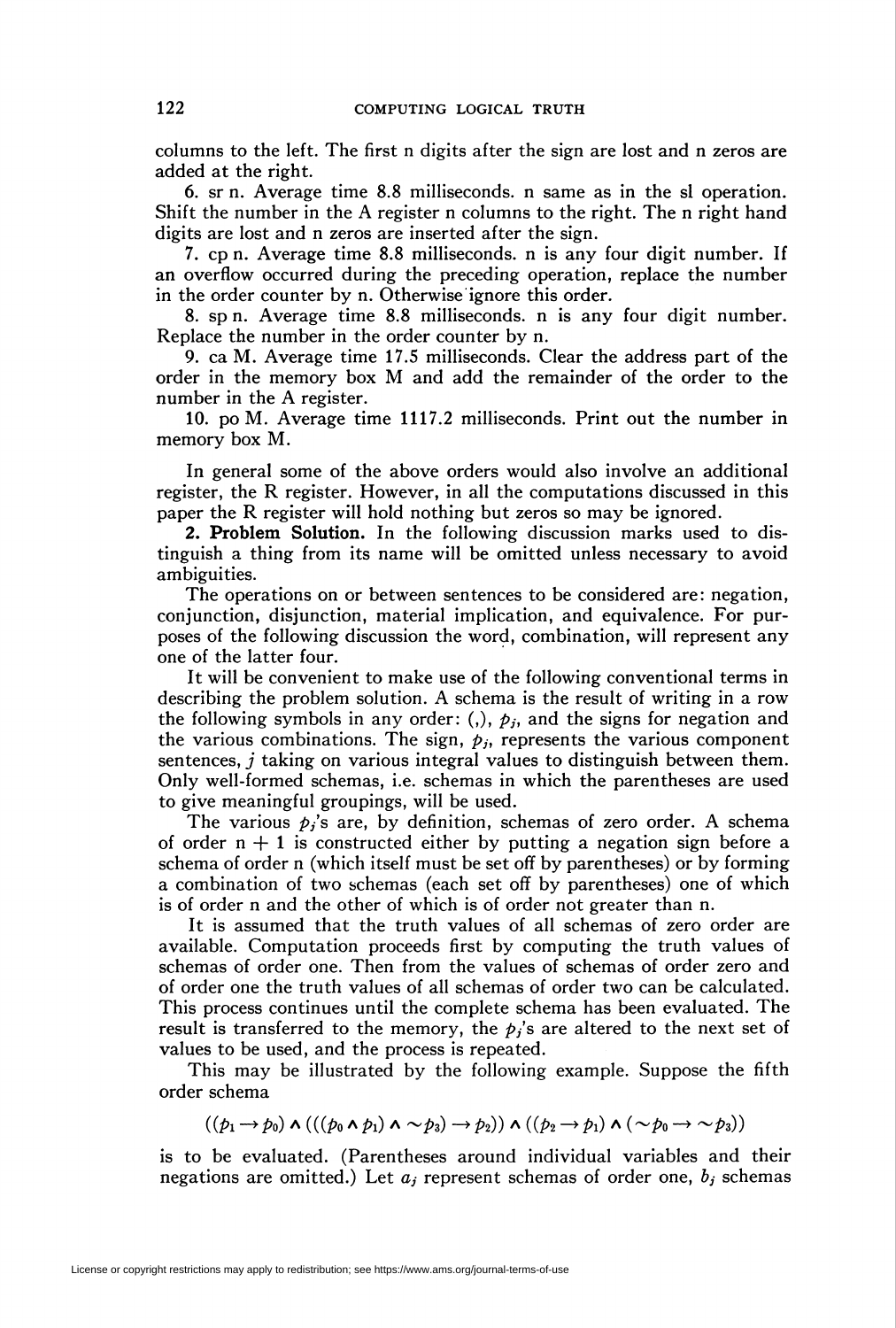of order two, and so on. Then

| $a_1 \leftrightarrow (p_1 \rightarrow p_0)$ | $b_1 \leftrightarrow (a_5 \wedge a_2)$      |
|---------------------------------------------|---------------------------------------------|
| $a_2 \leftrightarrow (\sim b_3)$            | $b_2 \leftrightarrow (a_4 \rightarrow a_2)$ |
| $a_3 \leftrightarrow (b_2 \rightarrow b_1)$ | $c_1 \leftrightarrow (b_2 \wedge a_3)$      |
| $a_4 \leftrightarrow (\sim b_0)$            | $c_2 \leftrightarrow (b_1 \rightarrow b_2)$ |
| $a_5 \leftrightarrow (p_0 \wedge p_1)$      | $d_1 \leftrightarrow (c_2 \wedge a_1)$      |
|                                             | $e_1 \leftrightarrow (d_1 \wedge c_1)$      |

Within any order-group any order of calculation may be used. The order shown is convenient since  $a_5$ ,  $b_2$ ,  $c_2$ , and  $d_1$  are used only in the succeeding computation and thus need not be transferred to the memory. This possibility should always be exploited since in complicated problems it can lead to appreciable savings in computation time.

It remains to work out the evaluation of the negation and combinations. Many procedures have been tried, and those tabulated below require less computation time than any others considered. The times given include transfer from and to memory which may sometimes be avoided as discussed above. The operations to be performed follow from left to right in sequence. The symbols p and q are used for the component sentences. The results of the operations for the various cases are tabulated below the operation. The symbol (x) indicates "the address in the memory of the number x." The symbol  $C(M)$  indicates "the contents of the memory box  $M$ ." The symbol  $0^x1$  indicates "x zero's followed by the digit 1."

|    | Negation (52.5 milliseconds) |       |                                |                                          |                 |        |               |      |        |      |      |
|----|------------------------------|-------|--------------------------------|------------------------------------------|-----------------|--------|---------------|------|--------|------|------|
| p  | $ad(01)$ su(p) tm M          |       |                                | C(M)                                     |                 |        |               |      |        |      |      |
| 00 | 01                           | 01    | 00                             | 01                                       |                 |        |               |      |        |      |      |
| 01 | 01                           | 00    | 00                             | 00                                       |                 |        |               |      |        |      |      |
|    |                              |       |                                |                                          |                 |        |               |      |        |      |      |
|    | Conjunction                  |       | (76.4 milliseconds)            |                                          |                 |        |               |      |        |      |      |
| p  | q                            |       | $ad(p)$ mh(q) sl0002           |                                          | tm M            | C(M)   |               |      |        |      |      |
| 00 | 00                           | 00    | 0000                           | 00                                       | 00              | 00     |               |      |        |      |      |
| 00 | 01                           | 00    | 0000                           | 00                                       | 00              | 00     |               |      |        |      |      |
| 01 | 00                           | 01    | 0000                           | 00                                       | 00              | 00     |               |      |        |      |      |
| 01 | 01                           | 01    | 0001                           | 01                                       | 00              | 01     |               |      |        |      |      |
|    |                              |       |                                |                                          |                 |        |               |      |        |      |      |
|    | Disjunction                  |       | (88.0 milliseconds)            |                                          |                 |        |               |      |        |      |      |
| p  | q                            |       | $ad(p)$ $ad(q)$                | ad(09)                                   | sr0009          | s10008 | tm M          | C(M) |        |      |      |
| 00 | 00                           | 00    | 00                             | 09                                       | 0%              | 00     | 00            | 00   |        |      |      |
| 00 | 01                           | 00    | 01                             | 10                                       | 0 <sup>91</sup> | 01     | 00            | 01   |        |      |      |
| 01 | 00                           | 01    | 01                             | 10                                       | 0 <sup>91</sup> | 01     | 00            | 01   |        |      |      |
| 01 | 01                           | 01    | 02                             | 11                                       | 0 <sup>91</sup> | 01     | 00            | 01   |        |      |      |
|    |                              |       |                                |                                          |                 |        |               |      |        |      |      |
|    |                              |       |                                | Material Implication (88.0 milliseconds) |                 |        |               |      |        |      |      |
| p  | q                            | ad(q) | su(p)                          | ad(10)                                   | sr0009          | s10008 | tm M          | C(M) |        |      |      |
| 00 | 00                           | 00    | 00                             | 10                                       | $091$           | 01     | 00            | 01   |        |      |      |
| 00 | 01                           | 01    | 01                             | 11                                       | 0 <sup>91</sup> | 01     | 00            | 01   |        |      |      |
| 01 | 00                           | 00    | $-01$                          | 09                                       | 0 <sup>91</sup> | 00     | 00            | 00   |        |      |      |
| 01 | 01                           | 01    | 00                             | 10                                       | 0 <sup>91</sup> | 01     | 00            | 01   |        |      |      |
|    | Equivalence                  |       | $(109.8 \text{ milliseconds})$ |                                          |                 |        |               |      |        |      |      |
|    |                              |       |                                |                                          |                 |        | cp0009 sl0002 |      | ad(01) | tm M | C(M) |
| p  | q                            |       | $ad(p)$ $ad(q)$                | ad(98)                                   | cp0008          | ad(01) |               |      |        |      |      |
| 00 | 00                           | 00    | 00                             | 98                                       | 98              | 99     | 99            | 00   | 01     | 00   | 01   |
| 00 | 01                           | 00    | 01                             | 99                                       | 99              | 1.00   | 00            |      |        | 00   | 00   |
| 01 | 00                           | 01    | 01                             | 99                                       | 99              | 1.00   | 00            |      |        | 00   | 00   |
| 01 | 01                           | 01    | 02                             | 1.00                                     | 00              |        |               |      | 01     | 00   | 01   |
|    | Order counter 0001           |       | 0002                           | 0003                                     | 0004            | 0005   | 0006          | 0007 | 0008   | 0009 |      |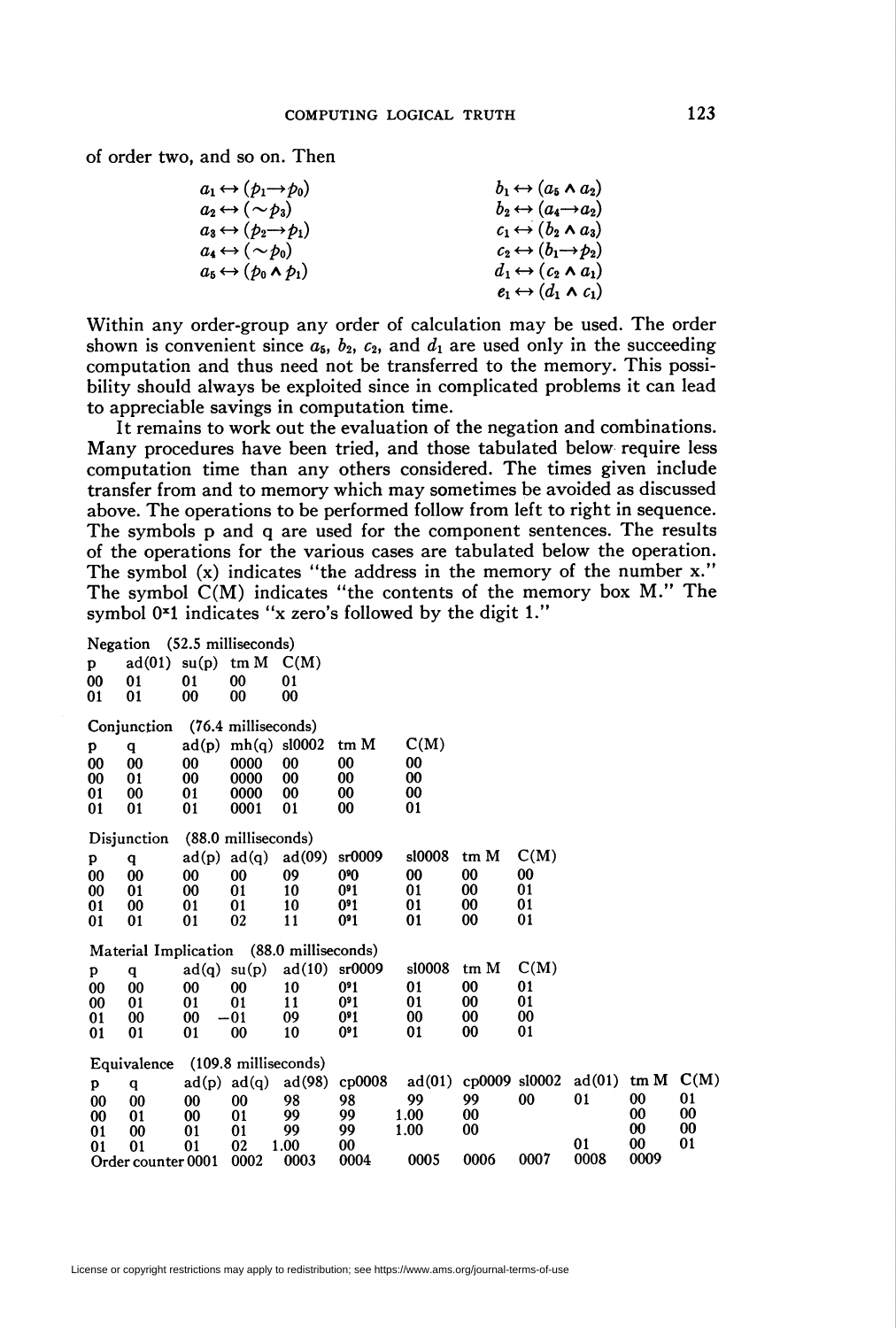It will be noticed that 01 is the truth value of a true sentence and 00 is the truth value of a false sentence. The zero in the first place simplifies the computation of the implication and has no effect on other computations.

3. Handling of Results. Since results consist of a single digit, it is possible to store ten of them in one memory box. Thus the first answer may be put in the left hand digit position, the second in the next to the left and so on until the memory box is filled. Then the contents of the box may be printed out, the box cleared, and the process repeated.

Storing ten answers in each box reduces the number of print operations by a factor of ten which is desirable since printing is by far the slowest of the machine operations.

Printing during computations makes the results available during computation which may be convenient. Also if the machine breaks down during computation, it will not be necessary to recalculate completely.

4. Altering Data. In order to make use of the advantages of automatic machine calculation, the machine itself should compute all but the initial data. In this problem the data are in the form of (binary) truth values and it is desirable to carry out the computation for all possible combinations of truth values.

Let the truth value (0 or 1) of each component sentence be  $p_i$  where *j* ranges over the values from 0 to  $n - 1$ , *n* being the number of component sentences to be considered. Construct a binary number  $k$  the left hand (or most significant) digit being the result of writing the value of  $p_{n-1}$ , the next most significant digit being the result of writing the value of  $p_{n-2}$ , and so on. The least significant digit will be the result of writing the value of  $p_0$ . All combinations are covered if  $k$  starts as zero and then is increased by unity for each computation until every digit of  $k$  is one.

In machines using binary arithmetic this procedure can be worked out quite readily. The machine being considered here uses decimal arithmetic which complicates the problem somewhat. The procedure finally adopted makes use of the theorem<sup>2</sup> which follows. For economy in writing, " $p_j$ " will be considered equivalent to "the result of writing the value of  $p_i$ ."

Definition. A binary number  $k$  is defined as the array

$$
p_{n-1}p_{n-2}\cdots p_1p_0.
$$

*Theorem.* The number k is replaced by  $k + 1$  if and only if for every j (if  $0 \le j \le n - 1$ , then  $p_j$  is replaced by  $1 - p_j$  if and only if for every m (if  $0 \leq m \leq j$  then  $p_m = 1$ )). Or more compactly

$$
k(B)k + 1 \leftrightarrow_j (0 \leq j \leq n-1 \rightarrow (p_j(B)1 - p_j \leftrightarrow_m (0 \leq m < j \rightarrow p_m = 1)))
$$

(It is understood that  $p_i$  remains unchanged unless it is replaced by  $1 - p_i$ by the above rule, and that at every step  $p_0$  is replaced by  $1 - p_0$ .)

This procedure is programmed quite readily.

5. Terminating the Problem. The machine will not stop, of course, unless it has definite instructions to do so. These may be obtained readily by adding another digit  $p_n$  to the left of k. This is zero throughout the computation but will change to one when a one is added to the last value of  $k$  to be considered. Thus in the preceding section when the largest value of j satisfying the last equivalence equals  $n$ , the computation is finished and the machine may be instructed to stop.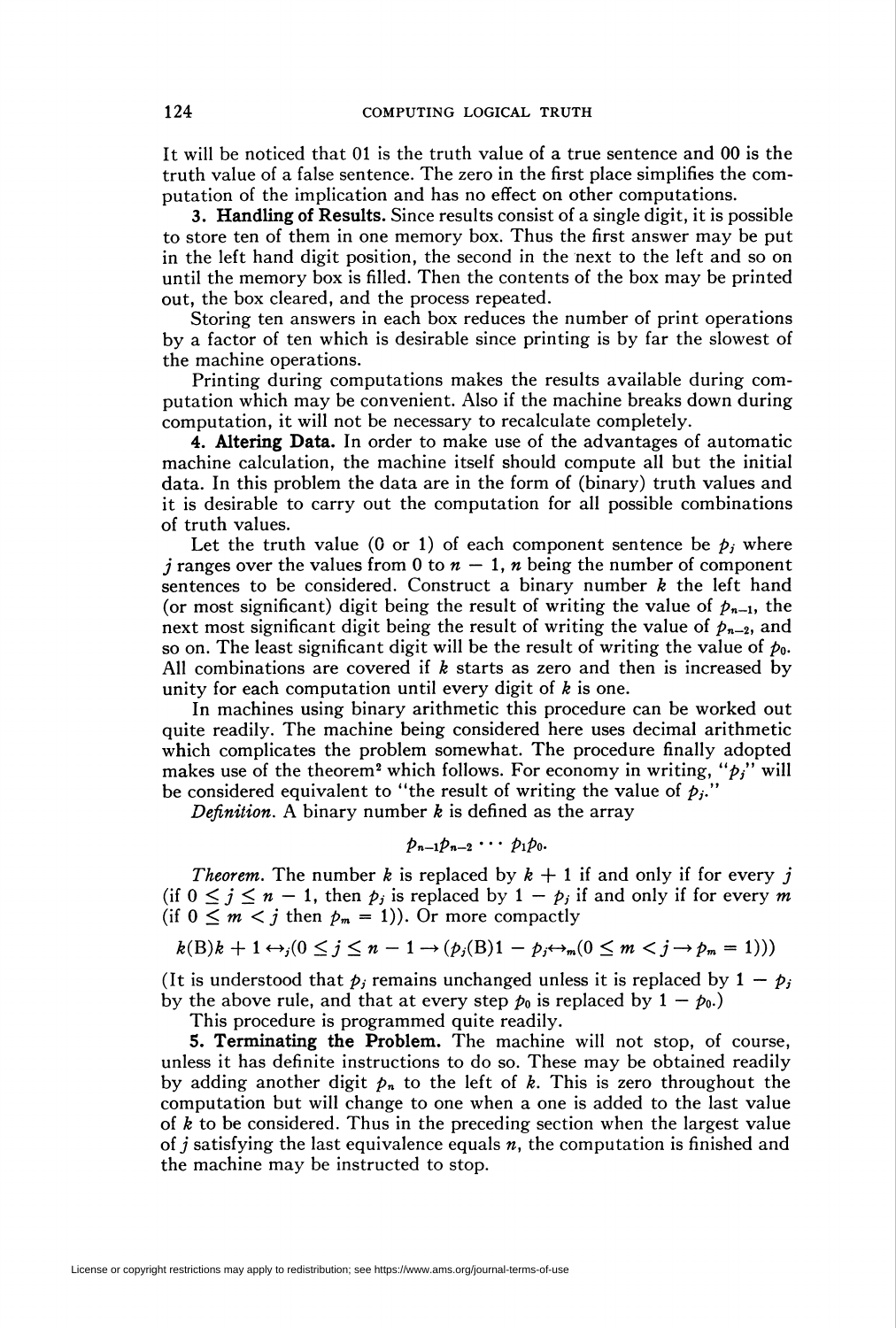The situation may occur in which all possible combinations of truth values need not be considered. For instance, only true or only false values of a particular sentence may be of interest. In this case this value will be held as a constant (and not stored in the memory with the other  $p$ 's) and  $n$  will be one less than the number of component sentences.

6. The Program. The operations discussed in the four preceding sections are embodied in the flow chart, figure 1, and together make up the program. When the flow chart is worked out in sufficient detail, the program is readily



FIGURE 1 FLOW CHART FOR THE PROGRAM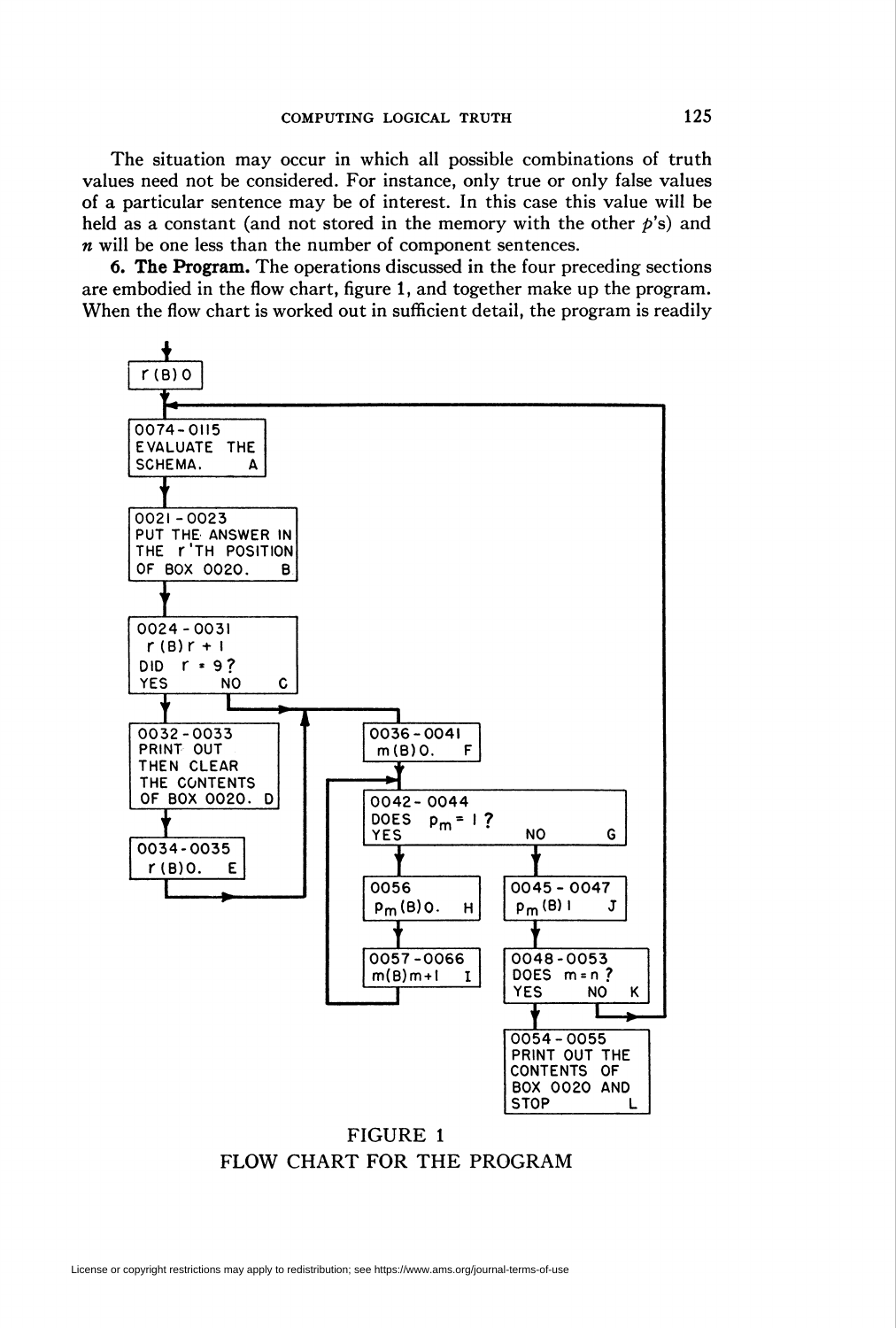coded or translated into a language to which the machine will respond. A code for this problem is given in Appendix I.

Within the rectangles of the flow chart are first the memory boxes in which the instructions to perform the operation demanded in the rectangle are to be stored (for the particular code given in Appendix I). Secondly the operation to be performed is given. In case the operation to be performed is in the form of a question, the alternative answers to the question indicate the paths by which the computation will proceed. The capital letter in the rectangle identifies the operation for the discussion below.

The expression  $x(B)y$  means that at this point y is to be substituted for x wherever x appears in the program. It may be read "x becomes  $y$ ."

Operations D and E must be performed a number of times equal to the largest digit which is less than  $0.1 \times 2<sup>n</sup>$ . Operations H and I must be performed a number of times equal to  $2^{n+1} - (n + 2)$ . Operation L must be performed once. All other operations must be performed 2<sup>n</sup> times.

Operation A is self-explanatory. Operations B, C, D, and E are for handling the results. Operations F, G, H, I, and J take care of altering the data. Operations K and L are for terminating the problem.

7. Conclusion. The program given here was developed and coded with the idea in mind of minimizing the changes necessary in going fro'm one problem to another. It was thought that 19 variables is beyond the limits of practicality (for this machine, at least, since 19 variables would take over six days of machine time). As long as no more than 19 variables are used the instructions in memory boxes 0000 to 0072 inclusive will apply to any problem. Memory box 0073 will contain the number  $1.00-0.01n$ (decimal point to the left of the most significant figure of numbers in the memory). This will be used to terminate the computation. Starting with memory box 0074 the schema is evaluated as discussed in section 2. The schema given there as an example is the one coded in Appendix I. The truth value of the schema is finally left in the left hand digit position of the A register. (Note that the routines of section 2 leave the value in the position next to the left hand one so that the last operation must be altered accordingly.) Then the command sp0021 is used to go to operation B of figure 1.

In preparation for working these problems a master tape going only through 0072 will be prepared. For a particular problem this will be duplicated and the additional orders needed will be added on the duplicate. Then the entire contents of the tape will be fed into the machine, the A and R registers cleared, and the machine started with the order counter at 0074.

Using the average times given in section I the problem time is

$$
T = 0.91 \times 2^{n} - 0.18n + 0.75 + 0.077c \times 2^{n}
$$
 seconds,

where  $c$  is the number of connectives in the schema. It should be emphasized that this is a'rough estimate and depends on the assumption that on the average it will take half a drum revolution to find the memory box requested. In the example given here  $n = 4$  and  $c = 11$  ( $\sim p_3$  need be calculated only once) yielding  $T = 26$  seconds. (It is understood, of course, that this short example would be worked more economically manually.)

Available data on the Kalin-Burkhart machine are rather sparse, but it would be interesting to compare its operation with that of the program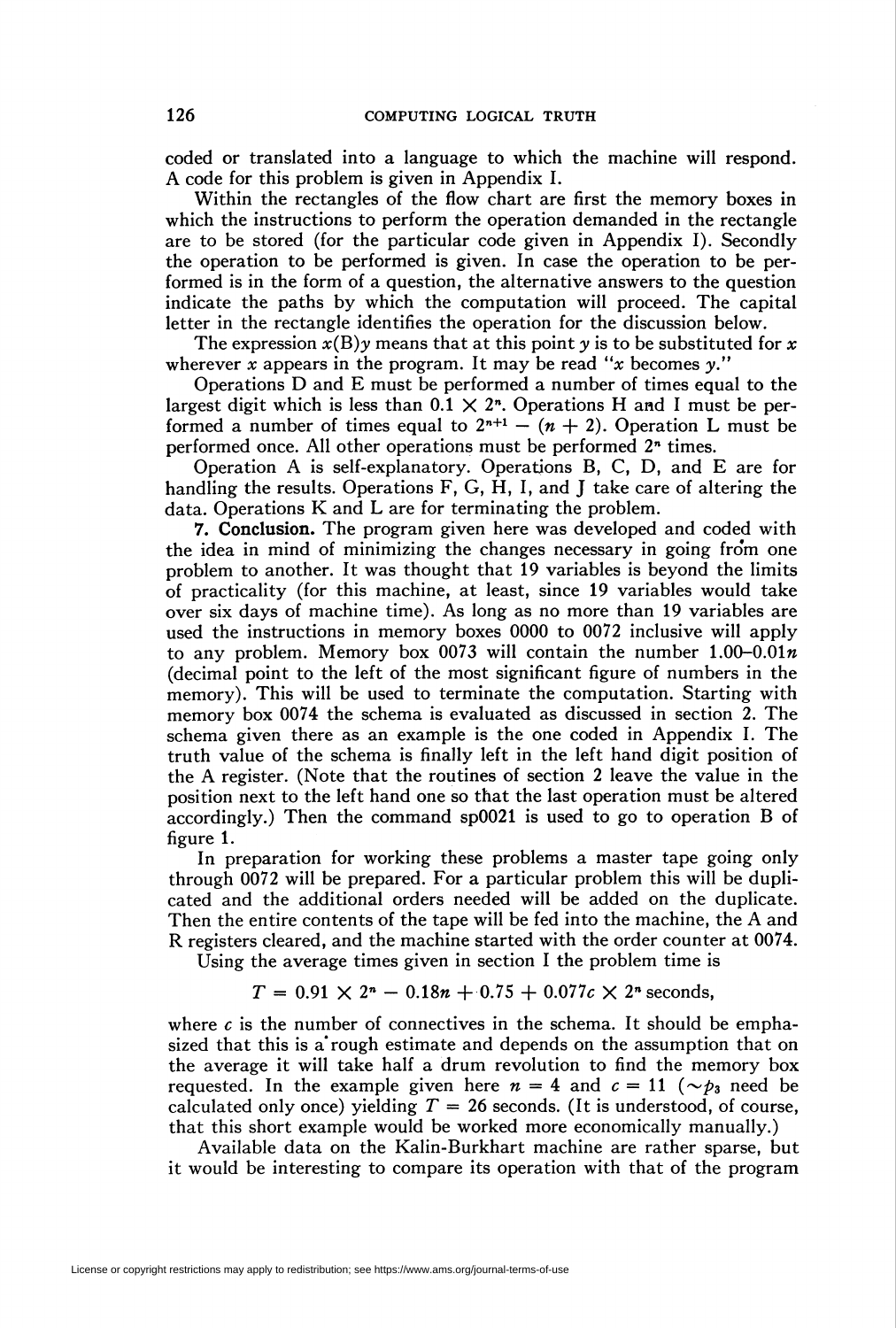developed here. It would appear that the Kalin-Burkhart machine will compute the problem a little faster than will the Caldic. The Caldic, however, is rather slow as electronic computers go. Problem preparation time should be about the same. On the other hand the Kalin-Burkhart machine is limited to problems with 12 component sentences and 11 connectives. With the Caldic the number of component sentences is limited only by the time for which the machine is available for the particular problem and there appears to be no practical limitation on the number of connectives.

Appendix I. The Coded Program. These quantities will be fed in sequence into the memory the first into box 0000, the second into box 0001, and so on until the list is exhausted. It is understood that the machine will treat letters as digits and that each number will be filled out with zeros to make ten digits. Every quantity has a plus sign attached. Under each memory box number is given its contents.

| 0000           | 0001           | 0002           | 0003            | 0004   | 0005   | 0006   | 0007        |
|----------------|----------------|----------------|-----------------|--------|--------|--------|-------------|
| 0              | 0              | 0              | 0               | 0      | 0      | 0      | 0           |
| 0008           | 0009           | 0010           | 0011            | 0012   | 0013   | 0014   | 0015        |
| $\bf{0}$       | 0              | 0              | 0               | 0      | 0      | 0      | 0           |
| 0016           | 0017           | 0018           | 0019            | 0020   | 0021   | 0022   | 0023        |
| 0              | 0              | 0              | 0               | 0      | sr0000 | ad0020 | tm0020      |
| 0024           | 0025           | 0026           | 0027            | 0028   | 0029   | 0030   | 0031        |
| ad0021         | s10005         | ad0069         | cp0032          | sr0005 | ca0021 | tm0021 | sp0036      |
| 0032           | 0033           | 0034           | 0035            | 0036   | 0037   | 0038   | 0039        |
| po0020         | tm0020         | ca0021         | tm0021          | ca0043 | tm0042 | ca0047 | tm0047      |
| 0040           | 0041           | 0042           | 0043            | 0044   | 0045   | 0046   | 0047        |
| ca0056         | tm0056         | ad0000         | ad0071          | cp0056 | s10002 | ad0067 | tm0000      |
| 0048           | 0049           | 0050           | 0051            | 0052   | 0053   | 0054   | 0055        |
| ad0042         | s10004         | ad0073         | cp0054          | s10002 | sp0074 | po0020 | <b>STOP</b> |
| 0056           | 0057           | 0058           | 0059            | 0060   | 0061   | 0062   | 0063        |
| tm0000         | ad0042         | ad0072         | tm0042          | ad0047 | ad0072 | tm0047 | ad0056      |
| 0064           | 0065           | 0066           | 0067            | 0068   | 0069   | 0070   | 0071        |
| ad0072         | tm0056         | \$p0042        | 01              | 09     | 10     | 98     | 99          |
| 0072           | 0073           | 0074           | 0075            | 0076   | 0077   | 0078   | 0079        |
| 000001         | 96             | ad0000         | su0001          | ad0069 | sr0009 | s10008 | tm0116      |
| 0080           | 0081           | 0082           | 0083            | 0084   | 0085   | 0086   | 0087        |
| ad0067         | su0003         | tm0117         | ad0001          | su0002 | ad0069 | sr0009 | s10008      |
| 0088           | 0089           | 0090           | 0091            | 0092   | 0093   | 0094   | 0095        |
| tm0118         | ad0067         | su0000         | tm0119          | ad0000 | mh0001 | s10002 | mh0117      |
| 0096           | 0097           | 0098           | 0099            | 0100   | 0101   | 0102   | 0103        |
| s10002         | tm0120         | ad0117         | su0119          | ad0069 | sr0009 | s10008 | mh0118      |
| 0104           | 0105           | 0106           | 0107            | 0108   | 0109   | 0110   | 0111        |
| sl0002         | tm0121         | ad0002         | su0120          | ad0069 | sr0009 | s10008 | mh0116      |
| 0112<br>s10002 | 0113<br>mh0121 | 0114<br>s10003 | 0115<br>\$p0021 |        |        |        |             |